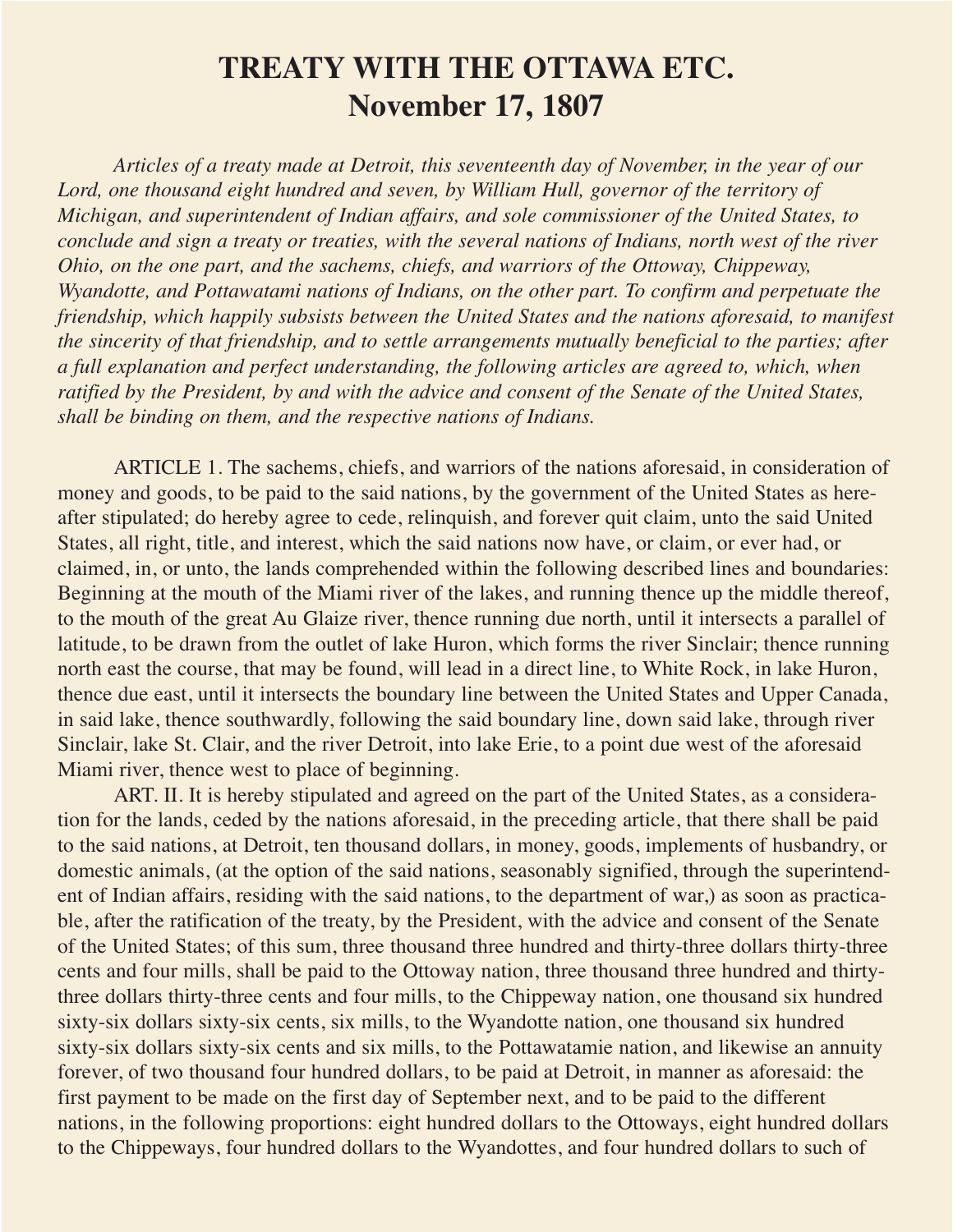the Pottawatamies, as now reside on the river Huron of lake Erie, the river Raisin, and in the vicinity of the said rivers.

ART. III. It is further stipulated and agreed, if at any time hereafter, the said nations should be of the opinion, that it would be more for their interest, that the annuity aforesaid should be paid by installments, the United States will agree to a reasonable commutation for the annuity, and pay it accordingly.

ART. IV. The United States, to manifest their liberality, and disposition to encourage the said Indians, in agriculture, further stipulate, to furnish the said Indians with two *blacksmiths*, one to reside with the Chippeways, at Saguina, and the other to reside with the Ottaways, at the Miami, during the term of ten years; said blacksmiths are to do such work for the said nations as shall be most useful to them.

ART. V. It is further agreed and stipulated, that the said Indian nations shall enjoy the privilege of hunting and fishing on the lands ceded as aforesaid, as long as they remain the property of the United States.

ART. VI. It is distinctly to be understood, for the accommodation of the said Indians, that the following tracts of land within the cession aforesaid, shall be, and hereby are reserved to the said Indian nations, one tract of land six miles square, on the Miami of lake Erie, above *Roche de Boeuf*, to include the village, where *Tondaganie*, (or the Dog) now lives. Also, three miles square on the said river, (above the twelve miles square ceded to the United States by the treaty of Greenville) including what is called *Presque Isle*; also four miles square on the Miami bay, including the villages where *Meshkemau* and *Waugau* now live; also, three miles square on the river *Raisin*, at a place called *Macon*, and where the river *Macon* falls into the river *Raizin,* which place is about fourteen miles from the mouth of said river *Raizin*; also, two sections of one mile square each, at *Tonquish's* village, near the river *Rouge*; also three miles square on lake St. Clair, above the river Huron, to include *Machonce's* village; also, six sections, each section containing one mile square, within the cession aforesaid, in such situations as the said Indians shall elect, subject, however, to the approbation of the President of the United States, as to the places of location. It is further understood and agreed, that whenever the reservations cannot conveniently be laid out in squares, they shall be laid out in *parallelograms*, or other figures, as found most practicable and convenient, so as to contain the *area* specified in miles, and in all cases they are to be located in such manner, and in such situations,as not to interfere with any improvements of the French or other white people, or any former cessions.

ART. VII. The said nations of Indians acknowledge themselves to be under the protection of the United States, and no other power, and will prove by their conduct that they are worthy of so great a blessing.

In testimony whereof, the said William Hull, and the sachems and war chiefs representing the said nations, have hereunto set their hands and seals.

Done at Detroit, in the territory of Michigan, the day and year first above written. William Hull **Executive Contract Contract Contract Contract Contract Contract Contract Contract Contract Contract Contract Contract Contract Contract Contract Contract Contract Contract Contract Contract Contract Contract** 

| [L, S.] |
|---------|
| [L.S.]  |
| [L.S.]  |
| [L.S.]  |
|         |